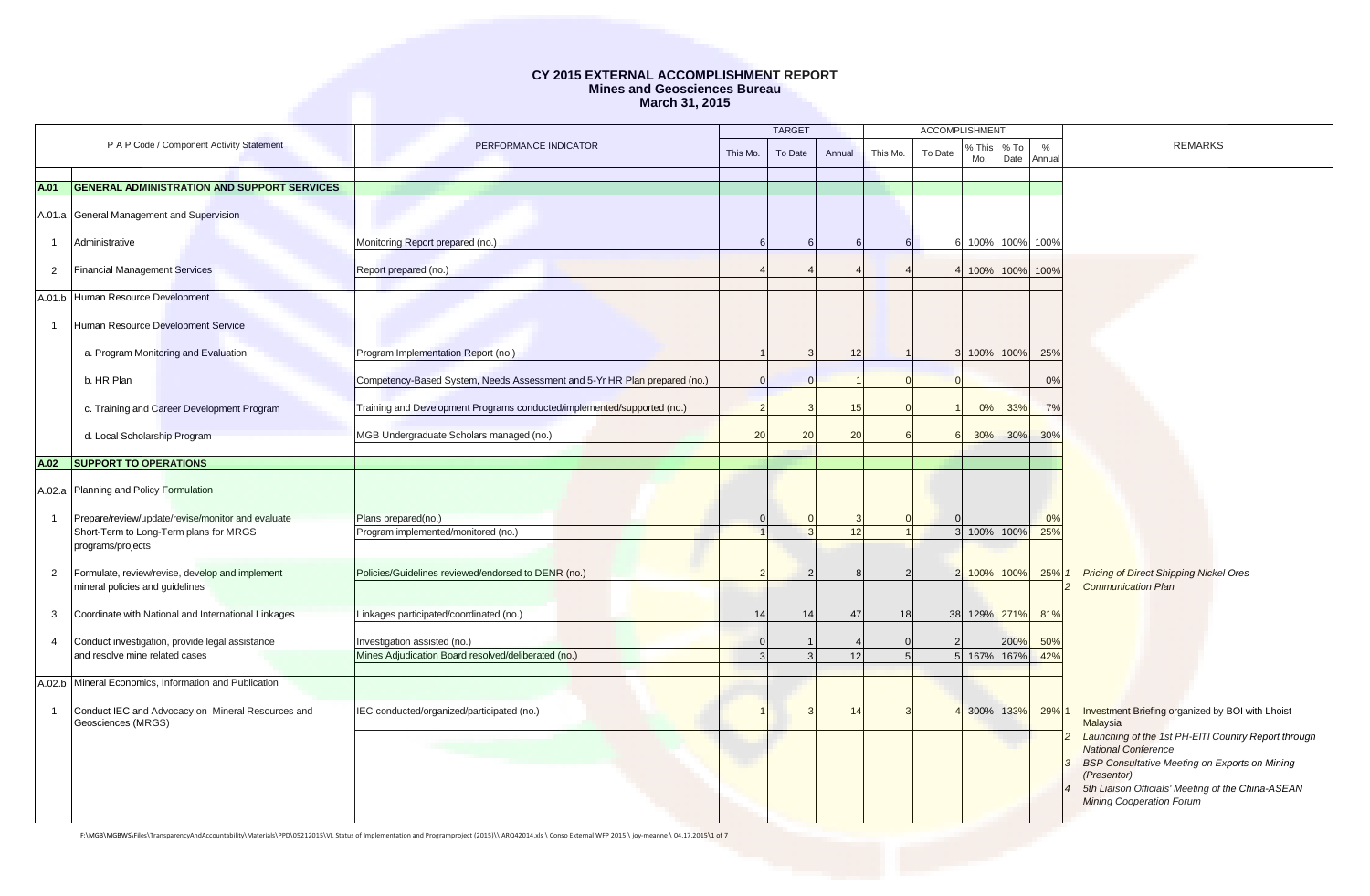|   |                                                                      |                                                                          |          | <b>TARGET</b> |        |          |         | <b>ACCOMPLISHMENT</b> |                |                |                                                                                                                                                                                                                                                                                                                                                                                                                                                                                                                                                                                                                                                                                                                                                                                                                                                                                                                                                                                                                                                                                                                   |
|---|----------------------------------------------------------------------|--------------------------------------------------------------------------|----------|---------------|--------|----------|---------|-----------------------|----------------|----------------|-------------------------------------------------------------------------------------------------------------------------------------------------------------------------------------------------------------------------------------------------------------------------------------------------------------------------------------------------------------------------------------------------------------------------------------------------------------------------------------------------------------------------------------------------------------------------------------------------------------------------------------------------------------------------------------------------------------------------------------------------------------------------------------------------------------------------------------------------------------------------------------------------------------------------------------------------------------------------------------------------------------------------------------------------------------------------------------------------------------------|
|   | P A P Code / Component Activity Statement                            | PERFORMANCE INDICATOR                                                    | This Mo. | To Date       | Annual | This Mo. | To Date | S This<br>Mo.         | $%$ To<br>Date | $\%$<br>Annual | <b>REMARKS</b>                                                                                                                                                                                                                                                                                                                                                                                                                                                                                                                                                                                                                                                                                                                                                                                                                                                                                                                                                                                                                                                                                                    |
|   |                                                                      | Press releases/conferences/media interviews conducted (no.)              |          | 18            | 72     | 14       | 21      | 233%                  | 117%           | 29%            | MGB approves Bunawan, Kiamba exploration permits                                                                                                                                                                                                                                                                                                                                                                                                                                                                                                                                                                                                                                                                                                                                                                                                                                                                                                                                                                                                                                                                  |
|   |                                                                      |                                                                          |          |               |        |          |         |                       |                |                | Secretary's New Year Message<br>Greenstone, Citinickel resume mining operations<br>MGB participates in PAGBA seminar<br>Zambales farmers to receive PhP 3M compensation for<br>damages<br>MGB probes use of mercury-free method for iron analysis<br>MGB participates in DENR QMS orientation<br>MGB unveils landslide warning signages in Antipolo<br>9 MGB accomplishes 2014 Priority Programs<br>10 Metallic Production Soars in Q3 2014<br>11 2014 Royalties from Mining generate P2.69 billion<br>12 MGB approves renewal of Ore Asia SMP<br>13 MeTD acquires laboratory autoclave for R&D projects<br>14 MGB scholar garners Most Relevant Re-Entry Project<br>Award<br>15 MGB Retirees attend retirement opportunities seminar<br>16 MGB initiates research on residual gold recovery from<br>mill tailings<br>17 MGB grants reprieve to three Zambales mines<br>18 MGB implements new CSC performance evaluation<br>system<br>19 DENR issues breakthrough regulation on Small-Scale<br>Mining<br>20 Geologists, GIS specialists hold Annual Conference<br>21 MGB to adopt DBM-prescribed budgeting scheme |
|   |                                                                      | Capacity Building<br>a) for MGB Personnel                                |          |               | 30     |          |         |                       | 450%           | 30%            |                                                                                                                                                                                                                                                                                                                                                                                                                                                                                                                                                                                                                                                                                                                                                                                                                                                                                                                                                                                                                                                                                                                   |
|   |                                                                      | b) for Stakeholders                                                      |          |               |        |          |         |                       |                | 150%           | <b>Consultation Workshop with the Multi-Sectoral Group</b><br>composed of Gov't Agencies, EITI and Isla Lipana to<br>review and make recommendations on EITI Country<br>Report                                                                                                                                                                                                                                                                                                                                                                                                                                                                                                                                                                                                                                                                                                                                                                                                                                                                                                                                    |
|   |                                                                      |                                                                          |          |               |        |          |         |                       |                |                | Discussion workshop with EITI Representatives re:<br>Clarifications on the data of EITI and Isla Lipana & Co.<br><b>Consultation workshop on Mineral Resource</b><br>accounting relative to the Phil-WAVES project to<br>provide clarification on the data of Philippine Statistics<br>Association                                                                                                                                                                                                                                                                                                                                                                                                                                                                                                                                                                                                                                                                                                                                                                                                                |
| 2 | Generate information/Publish and disseminate<br><b>IEC</b> materials | Statistics reports generated/monitored/validated (no.)                   |          |               | 10     |          |         |                       | 100% 100% 20%  |                | <b>1st Qtr. Mining Industry Statistics</b><br>CY 2014 Metallic Mineral Production Review                                                                                                                                                                                                                                                                                                                                                                                                                                                                                                                                                                                                                                                                                                                                                                                                                                                                                                                                                                                                                          |
|   |                                                                      | Strategic Mineral Information Systems managed/developed/maintained (no.) |          |               |        |          |         | 100%                  | 100%           | 100%           |                                                                                                                                                                                                                                                                                                                                                                                                                                                                                                                                                                                                                                                                                                                                                                                                                                                                                                                                                                                                                                                                                                                   |
|   |                                                                      | Information materials generated/published/disseminated (no.)             | 500      | 1,500         | 3,208  | 1,052    |         | 1,552 210%            | 103%           | 48%            |                                                                                                                                                                                                                                                                                                                                                                                                                                                                                                                                                                                                                                                                                                                                                                                                                                                                                                                                                                                                                                                                                                                   |
|   | A.02.c Research and Development                                      |                                                                          |          |               |        |          |         |                       |                |                |                                                                                                                                                                                                                                                                                                                                                                                                                                                                                                                                                                                                                                                                                                                                                                                                                                                                                                                                                                                                                                                                                                                   |

F:\MGB\MGBWS\Files\TransparencyAndAccountability\Materials\PPD\05212015\VI. Status of Implementation and Programproject (2015)\\ ARQ42014.xls \ Conso External WFP 2015 \ joy-meanne \ 04.17.2015\2 of 7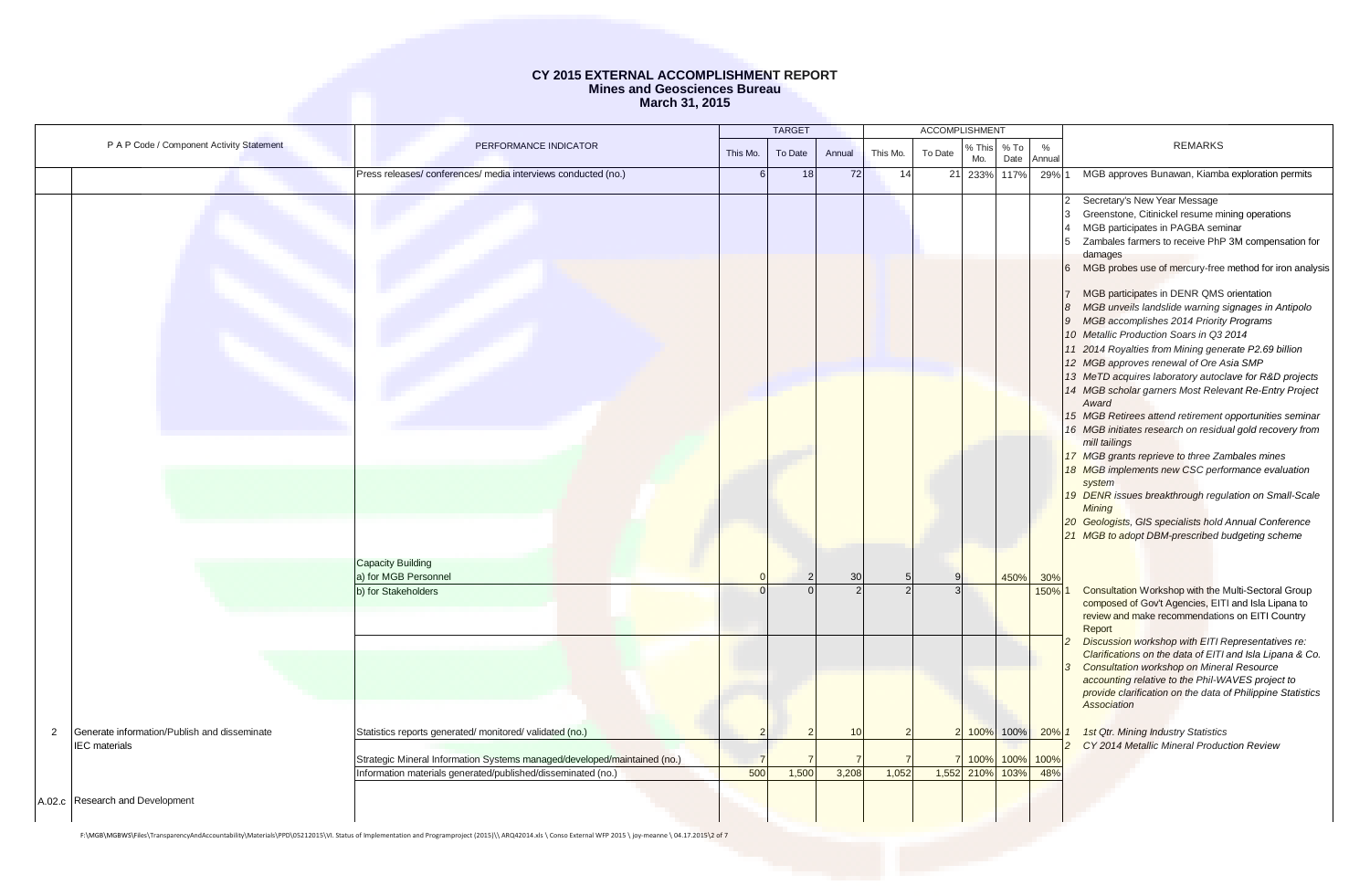|                |                                                                                                     |                                                                                                                    |                | <b>TARGET</b> |        |                |          | <b>ACCOMPLISHMENT</b> |                |                |                |
|----------------|-----------------------------------------------------------------------------------------------------|--------------------------------------------------------------------------------------------------------------------|----------------|---------------|--------|----------------|----------|-----------------------|----------------|----------------|----------------|
|                | P A P Code / Component Activity Statement                                                           | PERFORMANCE INDICATOR                                                                                              | This Mo.       | To Date       | Annual | This Mo.       | To Date  | 6 This<br>Mo.         | $%$ To<br>Date | $\%$<br>Annual | <b>REMARKS</b> |
|                | Research Studies on Mineral Resources                                                               | Research/studies conducted (no.)                                                                                   | $\Omega$       | $\Omega$      | 13     | $\overline{0}$ |          | $\Omega$              |                | 0%             |                |
|                | and Geosciences (MRGS) Programs                                                                     | Reports prepared (no.)                                                                                             | $\overline{0}$ | $\Omega$      | 16     | $\overline{1}$ |          |                       |                | 6%             |                |
|                |                                                                                                     | Terminal Reports prepared (no.)                                                                                    | $\Omega$       | $\Omega$      |        | $\overline{0}$ | $\Omega$ |                       |                | 0%             |                |
|                |                                                                                                     | Draft Policy prepared (no.)                                                                                        | $\Omega$       | $\Omega$      |        | $\Omega$       |          |                       |                | 0%             |                |
| A.03           | <b>OPERATIONS</b>                                                                                   |                                                                                                                    |                |               |        |                |          |                       |                |                |                |
|                | <b>MFO 1: MINERAL RESOURCE DEVELOPMENT SERVICES</b>                                                 |                                                                                                                    |                |               |        |                |          |                       |                |                |                |
|                | Quantity: Number of new mineral reservation areas assessed/endorsed for declaration                 |                                                                                                                    |                |               | 19     |                |          |                       |                |                |                |
|                | Quality: Percentage of area surveyed that is idenified as a mineral reservation                     |                                                                                                                    |                |               | 100%   |                |          |                       |                |                |                |
|                |                                                                                                     | Quality: Percentage of stakeholders who rate the quality of MGB Mineral Reservation maps as good or better         |                |               | 100%   |                |          |                       |                |                |                |
|                | Quality: Percentage increase in the peso value of royalty payments collected                        |                                                                                                                    |                |               | 10%    |                |          |                       |                |                |                |
|                |                                                                                                     |                                                                                                                    |                |               | 0.10%  |                |          |                       |                |                |                |
|                |                                                                                                     | Timeliness: Percentage of Philippine territory surveyed (geological exploration) at least once in the last 3 years |                |               |        |                |          |                       |                |                |                |
|                | A.03.a Mineral Resources Service                                                                    |                                                                                                                    |                |               |        |                |          |                       |                |                |                |
| $\mathbf{1}$   | Communication Plan for Minerals Development                                                         |                                                                                                                    |                |               |        |                |          |                       |                |                |                |
|                |                                                                                                     |                                                                                                                    |                |               |        |                |          |                       |                |                |                |
|                | Conduct Awareness and Advocacy on Mineral                                                           | LGUs and other stakeholders oriented (no.)                                                                         | 24             | 45            | 225    | 42             |          | 79 175% 176%          |                | 35%            |                |
|                | Resources and Geosciences (MRGS)                                                                    | Radio/TV Guestings attended (no.)                                                                                  | 19             | 54            | 216    | 27             |          | 60 142%               | 111%           | 28%            |                |
|                |                                                                                                     | Press Releases/Photo Releases/Feature Stories (no.)                                                                | 17             | 48            | 192    | 34             |          | 72 200% 150%          |                | 38%            |                |
|                |                                                                                                     |                                                                                                                    |                |               |        |                |          |                       |                |                |                |
|                | Generate information/Publish and disseminate                                                        | Statistics reports generated/monitored/validated (no.)                                                             | 107            | 218           | 675    | 81             | 193      | 76%                   | 89%            | 29%            |                |
|                | <b>IEC</b> materials                                                                                | Website maintained (no.)                                                                                           | 15             | 15            | 15     | 15             |          | 15 100%               | 100%           | 100%           |                |
|                |                                                                                                     | Information materials generated/published/disseminated (no.)                                                       | 175            | 306           | 1.638  | 205            |          | 497 117%              | 162%           | 30%            |                |
|                | National Linkages                                                                                   | LGUs/stakeholders meetings/conferences coordinated/participated (no.)                                              | 18             | 45            | 180    | 31             |          | 79 172%               | 176%           | 44%            |                |
|                |                                                                                                     |                                                                                                                    |                |               |        |                |          |                       |                |                |                |
|                | Capacity Building Program on MRGS                                                                   | LGUs and other stakeholders trained/oriented (no.)                                                                 |                |               | 34     |                |          | 11 133% 367%          |                | 32%            |                |
|                |                                                                                                     |                                                                                                                    |                |               |        |                |          |                       |                |                |                |
| $\overline{2}$ | National Mineral Reservation Program                                                                |                                                                                                                    |                |               |        |                |          |                       |                |                |                |
| SAG-F          |                                                                                                     |                                                                                                                    |                |               |        |                |          |                       |                |                |                |
|                | Establishment of Mineral Reservations per EO No. 79<br>a. Establishment of New Mineral Reservations | Area assessed/endorsed for declaration (no.)                                                                       |                |               | 19     | $\Omega$       |          |                       |                | 0%             |                |
|                |                                                                                                     |                                                                                                                    |                |               |        |                |          |                       |                |                |                |
|                | b. Research and Development / Special Projects                                                      | Research/Studies conducted/developed (no.)                                                                         |                |               |        | $\Omega$       |          |                       |                | 0%             |                |
|                |                                                                                                     |                                                                                                                    |                |               |        |                |          |                       |                |                |                |
|                | c. Mineral Reservation Program Administration                                                       | MGB Facilities/Equipments upgraded/maintained/enhanced (no.)                                                       |                |               |        |                |          |                       |                | 0%             |                |
|                |                                                                                                     |                                                                                                                    |                |               |        |                |          |                       |                |                |                |
|                | A.03.b Geosciences Development Service                                                              |                                                                                                                    |                |               |        |                |          |                       |                |                |                |
| $\mathbf{1}$   | Geohazard Assessment and Mapping                                                                    |                                                                                                                    |                |               |        |                |          |                       |                |                |                |
|                |                                                                                                     |                                                                                                                    |                |               |        |                |          |                       |                |                |                |
|                | a. Vulnerability and Risk Assessment                                                                | <b>LGUs assessed</b>                                                                                               |                |               |        |                |          |                       |                |                |                |
|                |                                                                                                     | City/Municipality (no.)                                                                                            |                |               | 35     | $\Omega$       |          | 0%                    | 0%             | 0%             |                |
|                |                                                                                                     |                                                                                                                    |                |               |        |                |          |                       |                |                |                |
|                | b. Updating of 1:10,000 scale Geohazards Maps                                                       | LGUs assessed                                                                                                      |                |               |        |                |          |                       |                |                |                |

F:\MGB\MGBWS\Files\TransparencyAndAccountability\Materials\PPD\05212015\VI. Status of Implementation and Programproject (2015)\\ ARQ42014.xls \ Conso External WFP 2015 \ joy-meanne \ 04.17.2015\3 of 7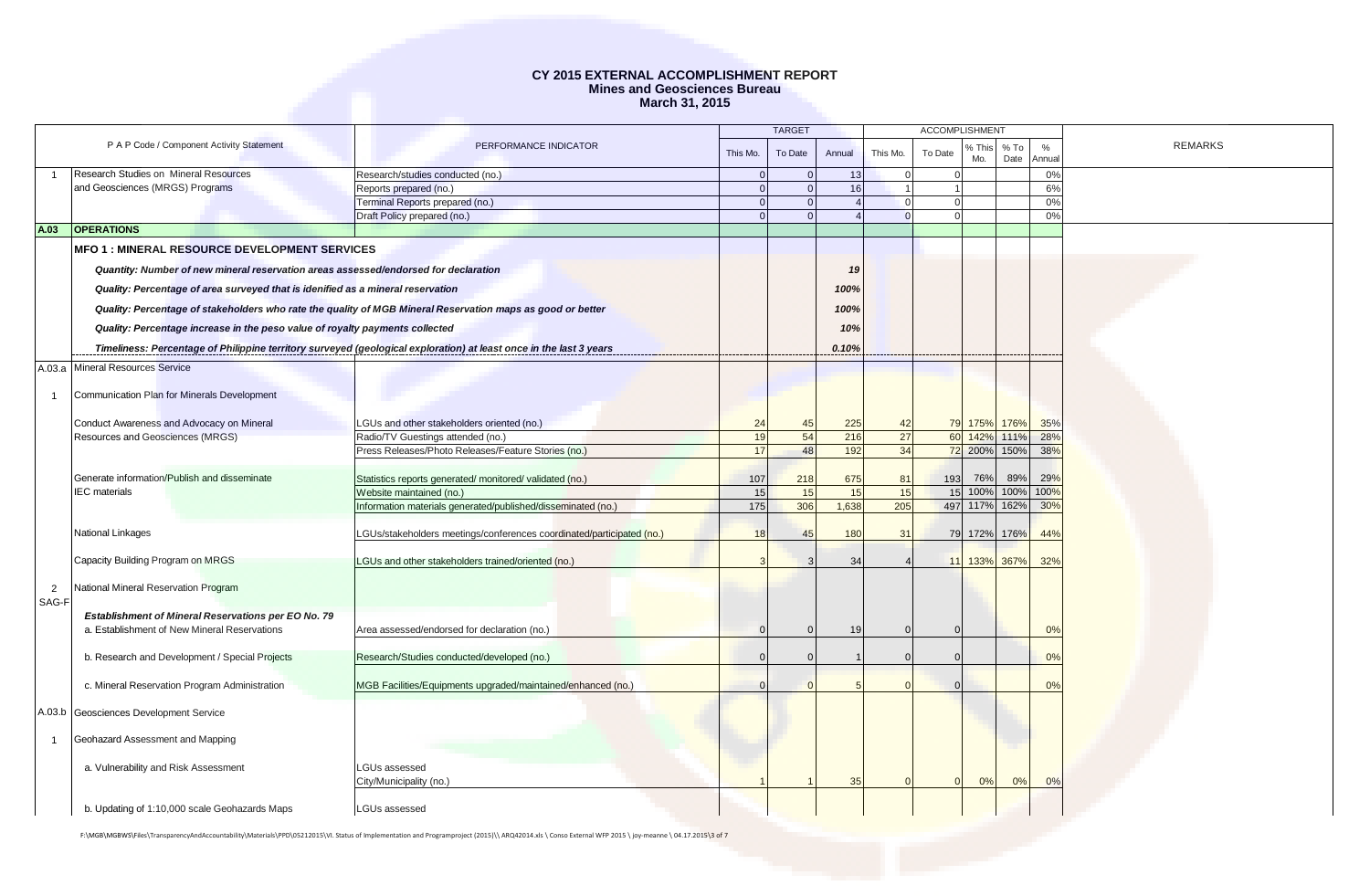|                |                                                                                          | <b>TARGET</b>                                                            |          | <b>ACCOMPLISHMENT</b> |         |                |              |               |                |                         |                                 |
|----------------|------------------------------------------------------------------------------------------|--------------------------------------------------------------------------|----------|-----------------------|---------|----------------|--------------|---------------|----------------|-------------------------|---------------------------------|
|                | P A P Code / Component Activity Statement                                                | PERFORMANCE INDICATOR                                                    | This Mo. | To Date               | Annual  | This Mo.       | To Date      | % This<br>Mo. | $%$ To<br>Date | $\frac{0}{0}$<br>Annual | <b>REMARKS</b>                  |
|                | (as a result of changes due to natural calamities)                                       | City/Municipality (no.)                                                  | 8        | 10                    | 20      | $\overline{2}$ |              | 3 25%         |                | 30% 15% 1               | Iligan City, Lanao del Norte    |
|                |                                                                                          |                                                                          |          |                       |         |                |              |               |                |                         | San Jose City, Nueva Ecija      |
|                |                                                                                          |                                                                          |          |                       |         |                |              |               |                |                         | Los Baños, Laguna               |
|                |                                                                                          |                                                                          |          |                       |         |                |              |               |                |                         |                                 |
|                | c. Conduct of IEC to LGUs                                                                | Consultation/Workshops for Barangay Captains & Officials conducted (no.) | 240      | 469                   | 5,802   | 339            |              | 540 141% 115% |                | 9%                      |                                 |
|                | (IEC Campaign on Geohazard and VRA Maps)                                                 |                                                                          |          |                       |         |                |              |               |                |                         |                                 |
|                | d. Detailed Sub-surface Assessment                                                       | <b>LGUs assessed</b>                                                     |          |                       |         |                |              |               |                |                         |                                 |
|                |                                                                                          | City/Municipality (no.)                                                  |          |                       | 15      | $\Omega$       | $\Omega$     | 0%            | 0%             | 0%                      |                                 |
|                |                                                                                          |                                                                          |          |                       |         |                |              |               |                |                         |                                 |
|                | Coastal Geohazard and Impact of Climate Change                                           | <b>LGUs assessed</b>                                                     |          |                       |         |                |              |               |                |                         |                                 |
|                |                                                                                          | City/Municipality (no.)                                                  |          | 10                    | 166     |                |              | 0%            | 0%             | 0%                      |                                 |
|                |                                                                                          |                                                                          |          |                       |         |                |              |               |                |                         |                                 |
| $\overline{2}$ | Geologic Mapping                                                                         |                                                                          |          |                       |         |                |              |               |                |                         |                                 |
|                | Geologic Quadrangle Mapping and Surveys                                                  | Area surveyed (ha.)                                                      |          |                       | 30,000  | $\Omega$       | $\Omega$     |               |                | 0%                      |                                 |
|                |                                                                                          |                                                                          |          |                       |         |                |              |               |                |                         |                                 |
|                | <b>Laboratory Services</b>                                                               | Determinations Made (no.)                                                | 70,007   | 200,043               | 834,582 | 96,104         | 195,873 137% |               | 98%            | 23%                     |                                 |
|                | Groundwater Resource Assessment                                                          | LGUs assessed                                                            |          |                       |         |                |              |               |                |                         |                                 |
|                |                                                                                          | a) City/Municipality (no.)                                               | 16       | 21                    | 58      | 8              | 13           | 50%           | 62%            | 22% 1                   | Gerona, Tarlac                  |
|                |                                                                                          |                                                                          |          |                       |         |                |              |               |                |                         | Tarlac, Tarlac                  |
|                |                                                                                          |                                                                          |          |                       |         |                |              |               |                |                         | Paniqui, Tarlac                 |
|                |                                                                                          |                                                                          |          |                       |         |                |              |               |                |                         | Moncada, Tarlac                 |
|                |                                                                                          |                                                                          |          |                       |         |                |              |               |                |                         | San Manuel, Tarlac              |
|                |                                                                                          |                                                                          |          |                       |         |                |              |               |                |                         | Pura, Tarlac<br>Ramos, Tarlac   |
|                |                                                                                          |                                                                          |          |                       |         |                |              |               |                |                         | Victoria, Tarlac                |
|                |                                                                                          |                                                                          |          |                       |         |                |              |               |                |                         | La Paz, Tarlac<br>9             |
|                |                                                                                          |                                                                          |          |                       |         |                |              |               |                |                         | 10 Dimasalang, Masbate          |
|                |                                                                                          |                                                                          |          |                       |         |                |              |               |                |                         | 11 Palanas, Masbate             |
|                |                                                                                          |                                                                          |          |                       |         |                |              |               |                |                         | 12 Kabalasan, Zamboanga Sibugay |
|                |                                                                                          |                                                                          |          |                       |         |                |              |               |                |                         | 13 Tuao, Cagayan                |
|                |                                                                                          | b) Province (no.)                                                        |          |                       |         | $\mathcal{P}$  |              | 2 200%        | 200%           | 50%                     | Zambales                        |
|                |                                                                                          |                                                                          |          |                       |         |                |              |               |                |                         | <b>Oriental Mindoro</b>         |
|                |                                                                                          |                                                                          |          |                       |         |                |              |               |                |                         |                                 |
|                | <b>MFO 2 : MINING REGULATION SERVICES</b>                                                |                                                                          |          |                       |         |                |              |               |                |                         |                                 |
|                | A.03.c Mineral Lands Administration                                                      |                                                                          |          |                       |         |                |              |               |                |                         |                                 |
|                |                                                                                          |                                                                          |          |                       |         |                |              |               |                |                         |                                 |
|                | PI 1 Permit Issuance                                                                     |                                                                          |          |                       |         |                |              |               |                |                         |                                 |
|                | Quantity: Number of mining permits/contracts issued and agreements endorsed for approval |                                                                          |          |                       | 3,507   |                |              |               |                |                         |                                 |
|                | Timeliness: Percentage of agreements entered into within 4 months from tendering         |                                                                          |          |                       | 90%     |                |              |               |                |                         |                                 |
|                | Mineral Investment Promotion Program                                                     |                                                                          |          |                       |         |                |              |               |                |                         |                                 |

F:\MGB\MGBWS\Files\TransparencyAndAccountability\Materials\PPD\05212015\VI. Status of Implementation and Programproject (2015)\\ ARQ42014.xls \ Conso External WFP 2015 \ joy-meanne \ 04.17.2015\4 of 7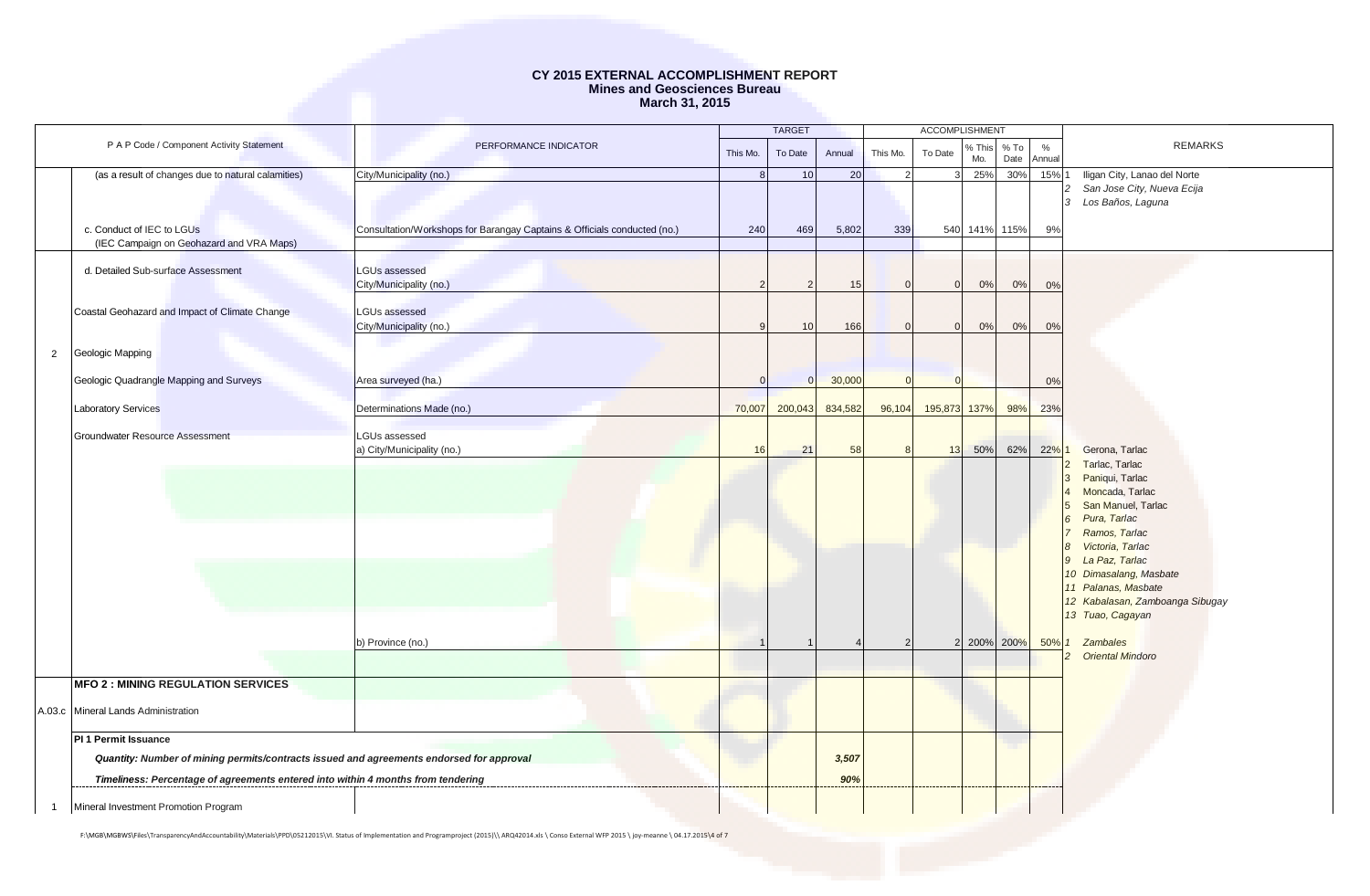|                |                                                                                                                                                                                                                                                                                                |                                                                                                                                                              |           | <b>TARGET</b>  |                      | <b>ACCOMPLISHMENT</b> |                 |               |                   |               |                                                                                                                 |
|----------------|------------------------------------------------------------------------------------------------------------------------------------------------------------------------------------------------------------------------------------------------------------------------------------------------|--------------------------------------------------------------------------------------------------------------------------------------------------------------|-----------|----------------|----------------------|-----------------------|-----------------|---------------|-------------------|---------------|-----------------------------------------------------------------------------------------------------------------|
|                | P A P Code / Component Activity Statement                                                                                                                                                                                                                                                      | PERFORMANCE INDICATOR                                                                                                                                        | This Mo.  | To Date        | Annual               | This Mo.              | To Date         | % This<br>Mo. | $%$ To<br>Date    | $\%$<br>Annua | <b>REMARKS</b>                                                                                                  |
|                | Issuance of mining contracts/permits including areas<br>within mineral reservations and other related permits                                                                                                                                                                                  | Issued/endorsed mining rights/contracts/permits (no.)<br>a) Agreements/contracts/permits (FTAA/MPSA/EP/ISAGP/SSMP/MPP/MOEP)                                  | 68<br>229 | 140<br>566     | 846<br>2,661         | 61<br>308             | 198             | 90%           | 141%              | 23%           |                                                                                                                 |
|                |                                                                                                                                                                                                                                                                                                | b) Other mining related permits<br>Declaration of Mining Project Feasibility endorsed for Approval (no.)                                                     |           |                |                      |                       | 799             | 134%<br>0%    | 141%<br>150%      | 30%<br>50% 1  | DMPF of Magellan Consolidated Mines and Dev't. Corp.<br>(EP No. 011-2010-V)                                     |
|                |                                                                                                                                                                                                                                                                                                |                                                                                                                                                              |           |                |                      |                       |                 |               |                   |               | DMPF of SR Metals, Inc. (MPSA No. 261-2008-XIII)<br>DMPF of Silangan Mindanao Mining Corp. (MPSA No.<br>149-99) |
|                | Measures to improve Small-Scale Mining per EO No. 79<br>Development of Small-scale Mining                                                                                                                                                                                                      | P/CMRB operationalized/reconstituted (no)                                                                                                                    | 49        | 78             | 85                   | 26                    | 78              | 53%           | 100%              | 92%           |                                                                                                                 |
|                |                                                                                                                                                                                                                                                                                                | Declaration of Minahang Bayan (Proposed MB sites endorsed) (no.)                                                                                             |           | $\Omega$       | 15                   | $\overline{1}$        |                 |               |                   | 7%            |                                                                                                                 |
|                |                                                                                                                                                                                                                                                                                                | Inventory (no.)                                                                                                                                              | 12        | 15             | 73                   | $\overline{2}$        |                 | 17%           | 33%               | 7%            |                                                                                                                 |
|                |                                                                                                                                                                                                                                                                                                | Technical Assistance (SSMiners/LGUs trained) (no.)                                                                                                           |           |                | 27                   |                       | $6\overline{6}$ | 200%          | 600%              | 22%           |                                                                                                                 |
|                | PI 2 Monitoring<br>Quantity: Number of sites and facilites monitored and/or inspected with reports issued<br>Quality: Percentage of agreements with 1 or more violations over the last 3 years<br>Timeliness: Percentage of sites that have been inspected more than twice in the last 2 years |                                                                                                                                                              |           |                | 1,067<br>10%<br>100% |                       |                 |               |                   |               |                                                                                                                 |
|                |                                                                                                                                                                                                                                                                                                |                                                                                                                                                              |           |                |                      |                       |                 |               |                   |               |                                                                                                                 |
| $\overline{2}$ | Mining Industry Development Program                                                                                                                                                                                                                                                            |                                                                                                                                                              |           |                |                      |                       |                 |               |                   |               |                                                                                                                 |
|                | Monitor/audit of approved mining contracts/ permits including<br>areas within mineral reservations as to compliance to the<br>implementation of approved Work Program and Safety, Health,                                                                                                      | Permit areas/projects monitored (no.)<br>a) Work Program                                                                                                     | 52        | 125            | 550                  | 93                    |                 |               | 146 179% 117%     | 27%           |                                                                                                                 |
|                | <b>Environment and Social Programs</b><br><b>Full Enforcement of Environmental Standards in Mining</b>                                                                                                                                                                                         | b) Safety, Health, Environment and Social Programs                                                                                                           | 58        | 135            | 517                  | 67                    |                 |               | 150 116% 111%     | 29%           |                                                                                                                 |
|                | Operations pursuant to EO No. 79                                                                                                                                                                                                                                                               | Permit areas/projects audited (no.)<br>a) Work Program                                                                                                       |           |                | 50                   |                       |                 | 0%            | 0%                | 0%            |                                                                                                                 |
|                | <b>Full Enforcement of Environmental Standards in Mining</b>                                                                                                                                                                                                                                   | b) Safety, Health, Environment and Social Programs                                                                                                           |           | $\mathcal{B}$  | 20                   | 3                     |                 | 100%          | 100%              | 15%           |                                                                                                                 |
|                | Operations pursuant to EO No. 79                                                                                                                                                                                                                                                               | Multi-Partite Monitoring Team (MMT) operationalized (no.)                                                                                                    | 60        | 180            | 182                  | 60                    | 153             | 100%          | 85%               | 84%           |                                                                                                                 |
|                | Mine Rehabilitation Program                                                                                                                                                                                                                                                                    |                                                                                                                                                              |           |                |                      |                       |                 |               |                   |               |                                                                                                                 |
|                | a. Bagacay Mine area                                                                                                                                                                                                                                                                           | Reforestation of Peripheral site conducted (ha.)<br>(establishment, care and maintenance of area)                                                            | 70        | 70             | 70                   | 70                    |                 |               | 70 100% 100% 100% |               |                                                                                                                 |
|                |                                                                                                                                                                                                                                                                                                | Engineering Mitigating Measures implemented (no.)<br>(Limestone Rock Dam enhancement, diversion channel/pipeline<br>construction, Slope stabilization, etc.) |           | $\Omega$       |                      |                       |                 |               |                   | 0%            |                                                                                                                 |
|                |                                                                                                                                                                                                                                                                                                | Revegetation/Reforestation of Bagacay Mine Area conducted (ha.)                                                                                              |           | $\overline{0}$ | 25                   | $\Gamma$              |                 |               |                   | 0%            |                                                                                                                 |
|                |                                                                                                                                                                                                                                                                                                |                                                                                                                                                              |           |                |                      |                       |                 |               |                   |               |                                                                                                                 |

F:\MGB\MGBWS\Files\TransparencyAndAccountability\Materials\PPD\05212015\VI. Status of Implementation and Programproject (2015)\\ ARQ42014.xls \ Conso External WFP 2015 \ joy-meanne \ 04.17.2015\5 of 7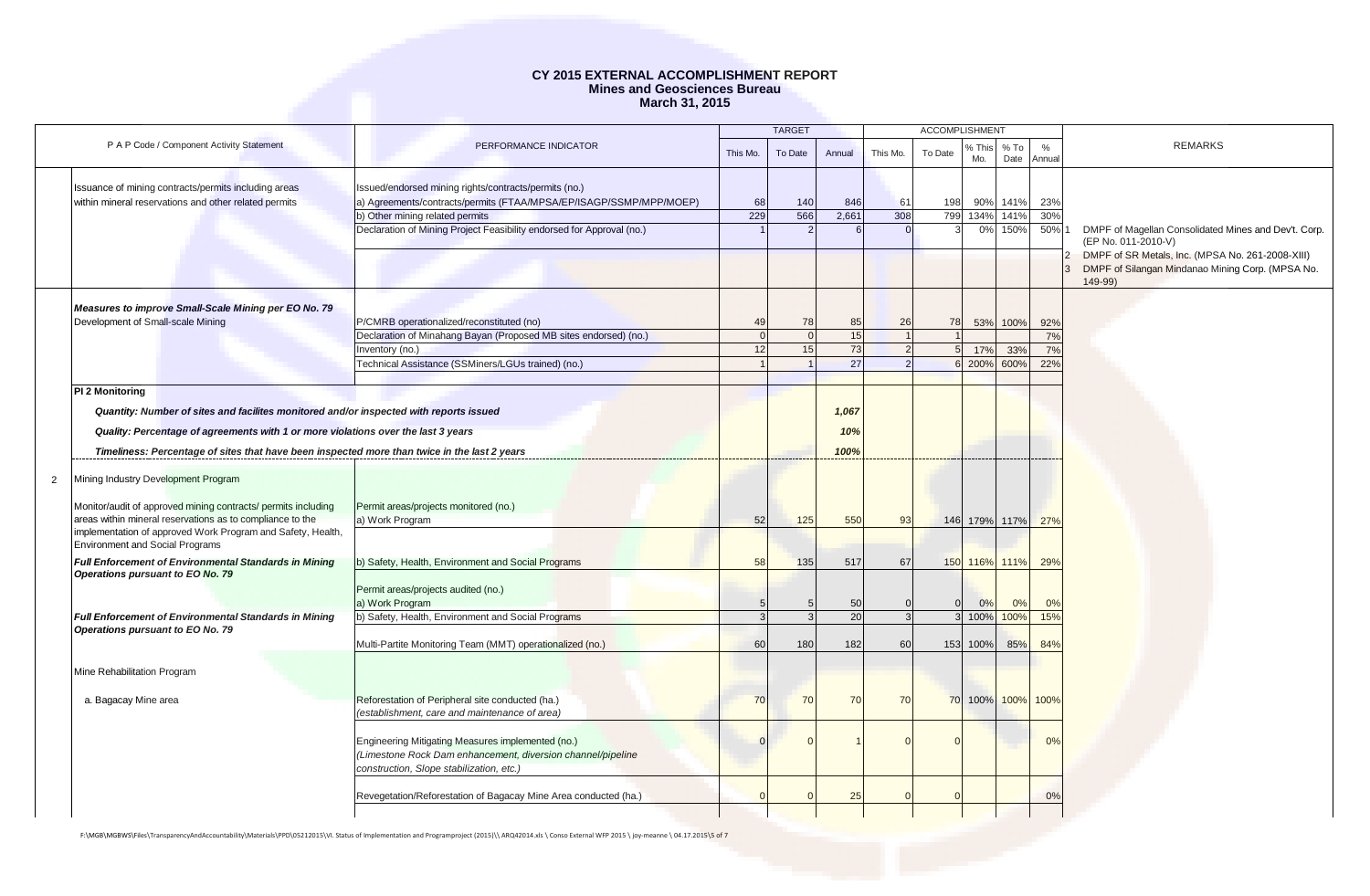|                                           | <b>TARGET</b>                                                                                                             |          |         |        | ACCOMPLISHMENT |         |             |    |                  |         |
|-------------------------------------------|---------------------------------------------------------------------------------------------------------------------------|----------|---------|--------|----------------|---------|-------------|----|------------------|---------|
| P A P Code / Component Activity Statement | PERFORMANCE INDICATOR                                                                                                     | This Mo. | To Date | Annual | This Mo.       | To Date | % This % To |    |                  | REMARKS |
|                                           |                                                                                                                           |          |         |        |                |         | Mo.         |    | Date Annual      |         |
| b. Other Abandoned/Inactive/Closed Mines  | Reconnaissance Survey of Abandoned/Inactive Closed Mine Sites (no.)                                                       |          |         |        |                |         |             | 0% | $\sim$           |         |
|                                           | Risk Assessment of Abandoned/inactive mining areas/sites conducted (no.)<br>(Mine Environmental Management Plan prepared) |          |         |        |                |         |             |    | 0%               |         |
|                                           | Implementation of Mine Environmental Management Plan (no.)                                                                |          |         |        |                |         | 0%          | 0% | $\Omega$ %       |         |
| c. Marcopper                              | Mine Environmental Mgt. Plan prepared/implemented/monitored (no.)                                                         |          |         |        |                |         |             |    | 1 100% 100% 100% |         |

F:\MGB\MGBWS\Files\TransparencyAndAccountability\Materials\PPD\05212015\VI. Status of Implementation and Programproject (2015)\\ ARQ42014.xls \ Conso External WFP 2015 \ joy-meanne \ 04.17.2015\6 of 7